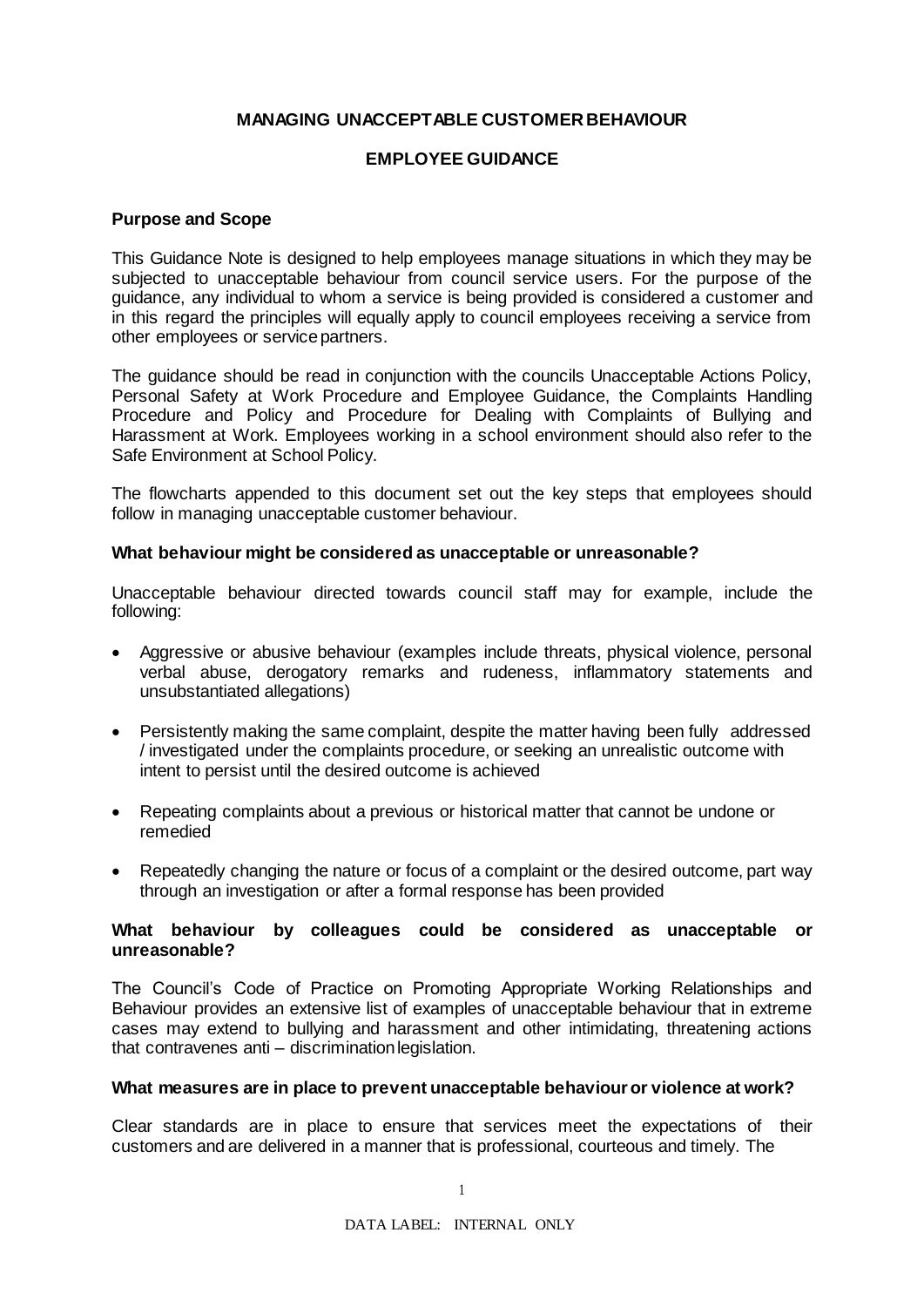council's Complaints Handling Procedure provides the means by which service users can exercise their right to register a complaint where they consider that those expectations have not been met. The procedure aims to ensure that complaints are handled efficiently and effectively and, wherever possible, resolved to the customer's satisfaction. The expectation is that effective management of customer complaints will reduce the likelihood of unacceptable behaviour towards the council's staff.

The council's [Personal Safety at Work Policy](https://intranet.westlothian.gov.uk/article/29248/Personal-Safety-at-Work-Procedures) also provides guidance for employees on preventative and protective measures that they can adopt to ensure their safety when interacting with customers whether on council premises or in the community. This includes work with vulnerable client groups and/ or lone working.

The councils Code of Practice – [Promoting Appropriate Working Relationships and](https://www.westlothian.gov.uk/media/1551/Promoting-Appropriate-Working-Relationship-and-Behaviour/pdf/BullyingAndHarassmentCodeOfPractice-3August2016.pdf?m=637140152269670000) [Behaviours](https://www.westlothian.gov.uk/media/1551/Promoting-Appropriate-Working-Relationship-and-Behaviour/pdf/BullyingAndHarassmentCodeOfPractice-3August2016.pdf?m=637140152269670000) also sets out clear standards of expected performance and behaviour to ensure that all employees are treated with dignity and respect at work. The code of practice is supported by the Policy and Procedure for Dealing with Complaints of Bullying and [Harassment at Work.](https://www.westlothian.gov.uk/article/33212/Bullying-and-Harassment)

In registering a complaint, customers may become frustrated or upset. Aggressive or abusive behaviour is clearly unacceptable; however an attempt to understand the issue from the customer's perspective and show empathy may help in trying to diffuse a potentially escalating situation.

If attempts to diffuse the situation or requests for the individual to modify their behaviour fail, it would be appropriate to terminate the interview or telephone conversation.

The customer should be advised that their complaint will be addressed but that their behaviour must be modified during any future contact with the council.

# **What strategies could be employed to diffuse a situation where a customer becomes abusive or aggressive?**

In line with the council's Unacceptable Actions Policy, Complaints Handling Procedure and Personal Safety at Work Procedure, the following strategies could be employed:

- Acknowledge the customer's disappointment with the service they have received.
- Reassure the customer that their complaint will be addressed.
- Explain the complaints procedure and how their complaint will behandled.
- Confirm what steps will be taken and the timescales the customer canexpect.
- Advise the customer that their behaviour is unacceptable and must stop.
- Remain calm and in control of the situation.

## **When would it be appropriate to terminate an interview/telephone conversation with a customer?**

If a customer is behaving in an aggressive or abusive manner and fails to modify their behaviour when requested, it would be appropriate to politely terminate the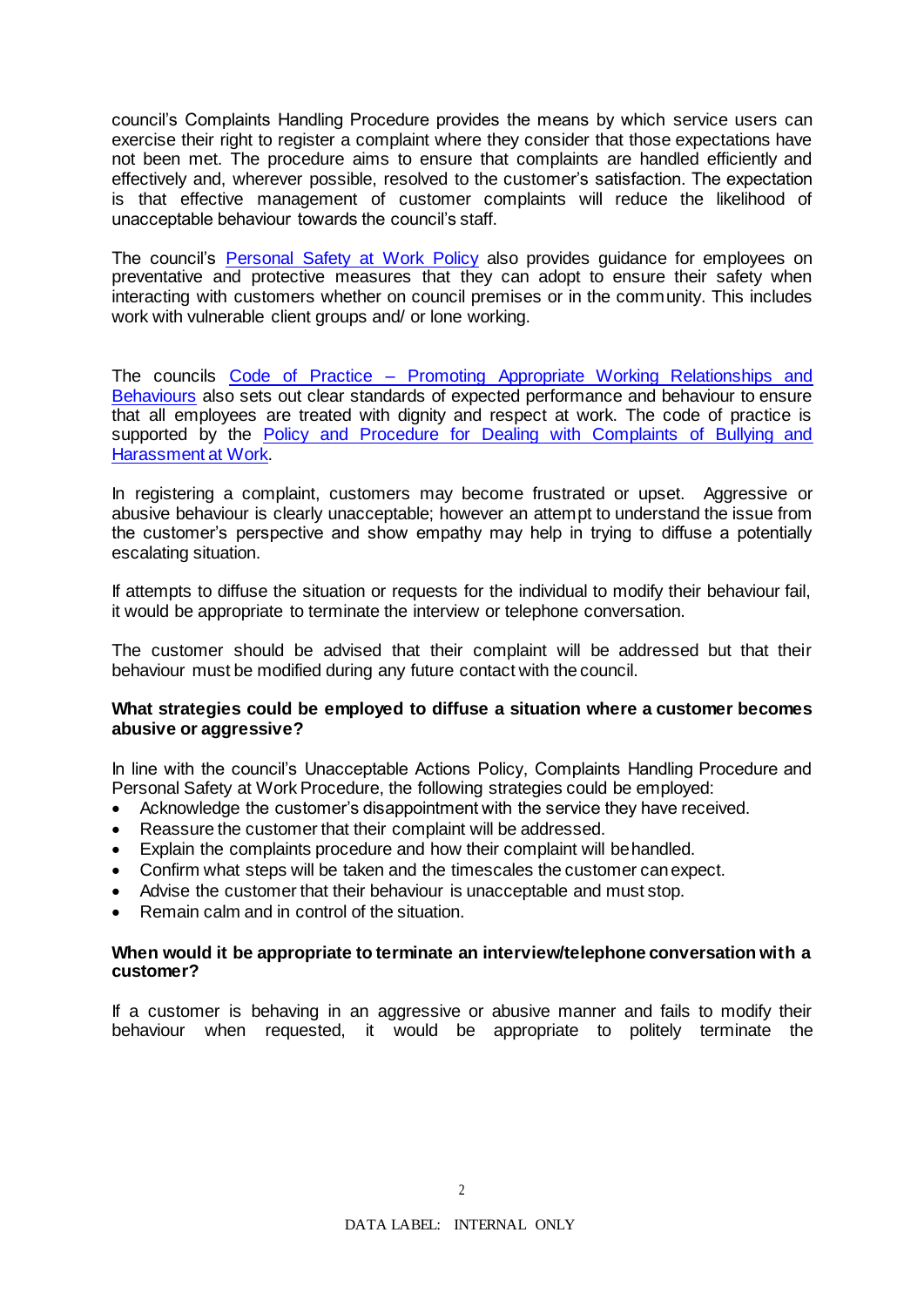interview/telephone call however, if there is a risk to personal safety or the safety of others it would be appropriate to terminate the interview/telephone call immediately.

# **Will I be disciplined for terminating a customer interview or telephone conversation?**

If you feel threatened or uncomfortable when involved in a one-to-one interview or telephone conversation with a customer then you have the right to decide to advise the customer that their behaviour is unacceptable and end the interview/call if that behaviour continues. You will not be disciplined for doing so, but you should report the matter to your line manager as soon as possible.

# **I have been threatened /assaulted by a customer and I want to press charges.**

Where a customer has been threatening and/or violent towards an employee, the council will support that employee in reporting the matter to the Police if they wish to do so.

# **What strategies can be put in place to deal with any future contact from customers who repeatedly display unacceptable behaviour?**

The Unacceptable Actions Policy sets out a number of strategies that can be invoked to deal with future contact with known aggressive or abusive customers:

# Written Correspondence

When contact is in writing complainants may need to be advised that:

- Their language is considered offensive, unnecessary and unhelpful
- They must refrain from using such language
- There will be no further exchange of correspondence on the matter if they persist with this behaviour

They may also be informed that future contact may require to be channelled through a third party.

## Verbal/Face to Face Interaction

Where a complainant repeatedly phones, visits the office, sends irrelevant documentation and/ or repeatedly raises the same issues, the following actions may be taken:

- Only take telephone calls from the complainant at set times on set days or arrange for only one officer to be the nominated contact for calls or correspondence from the complainant in the future
- Require the complainant to make an appointment to see a nominated council contact before visiting the office
- Limit access and require the complainant to contact the office in writing only
- Return any documents to the complainant, or in extreme cases, advise the complainant that further irrelevant documents will bedestroyed
- Take other action considered appropriate within the scope of the unacceptable actions **Policy**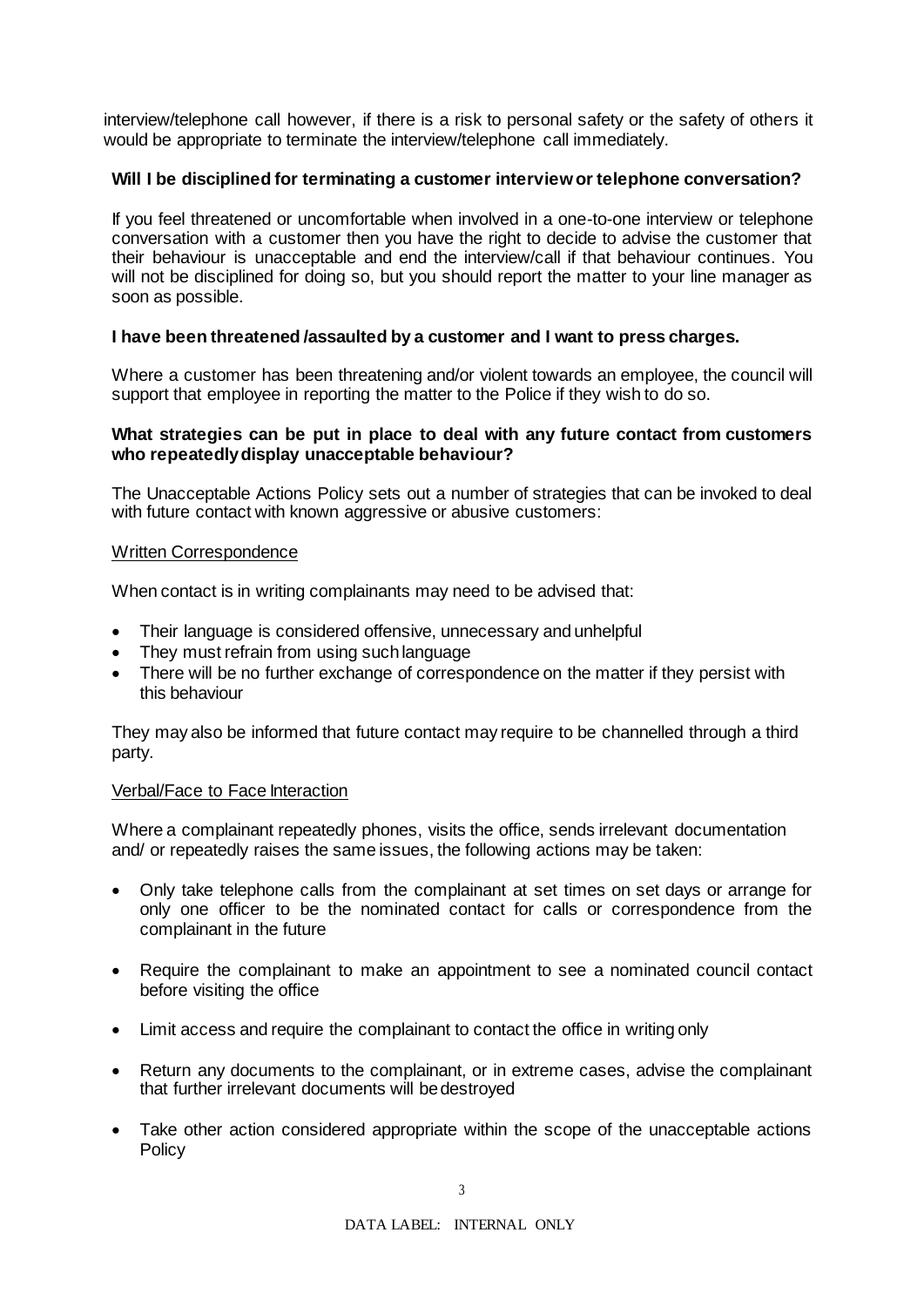In any event, the complainant should always be advised of that action that is to be taken and the reasons for that course of action.

## **I have done all I can to resolve a complaint, but the customer is not satisfied and insists further action be taken, what can I do?**

Where the complaints procedure has been exhausted and the complainant continues to dispute the decision relating to their complaint, the Unacceptable Actions Policy should be invoked.

The complainant may be advised that no future phone calls will be accepted or interviews granted in relation to his/her complaint and that any future contact on the issue must be in writing. Any subsequent correspondence received will be reviewed and kept on file and only acknowledged or responded to if the complainant has provided significant new information relating to the complaint.

## **Will abusive or aggressive customers be banned from council premises?**

Decisions to restrict contact will only be taken after careful consideration of the situation by the appropriate Head of Service. Wherever possible, the complainant will be given the opportunity to modify their behaviour or action before a decision to restrict contact is taken.

#### **To whom should I report unacceptable behaviour?**

Unacceptable behaviour by a customer should be reported to your line manager. When an employee handling a complaint considers the complainant's behaviour to be unacceptable, the complaint should be referred to the service Group Designated Complaints Officer who will determine if this is the case.

Again the Unacceptable Actions Policy should be followed when investigating the complainant's behaviour. Any incidents of unacceptable action should be recorded on the CRM system, along with details of the customer contact, details of any witnesses and any further action taken.

In the case of incidents of violence, both an incident report form and violent incident report form should be completed and returned to the council's Health and Safety Unit in line with [incident reporting procedures.](https://intranet.westlothian.gov.uk/article/29169/Incident-Reporting--Investigation)

In reporting unacceptable behaviour by a colleague, the Policy and Procedure for Dealing with Complaints of Bullying and Harassment promotes prompt and informal resolution of complaints wherever possible but also provides employees with access to formal procedures to resolve complaints if necessary.

#### **What training does the council provide to assist employees to manage unacceptable behaviour?**

The council provides a range of training options which may help employees to anticipate difficult situations, prevent them from arising or escalating if possible and diffuse them when they occur. Details of the following half-day training courses can be found in the [Learning](https://www.westlothian.gov.uk/article/33193/Learning-and-Development)  [Zone.](https://www.westlothian.gov.uk/article/33193/Learning-and-Development)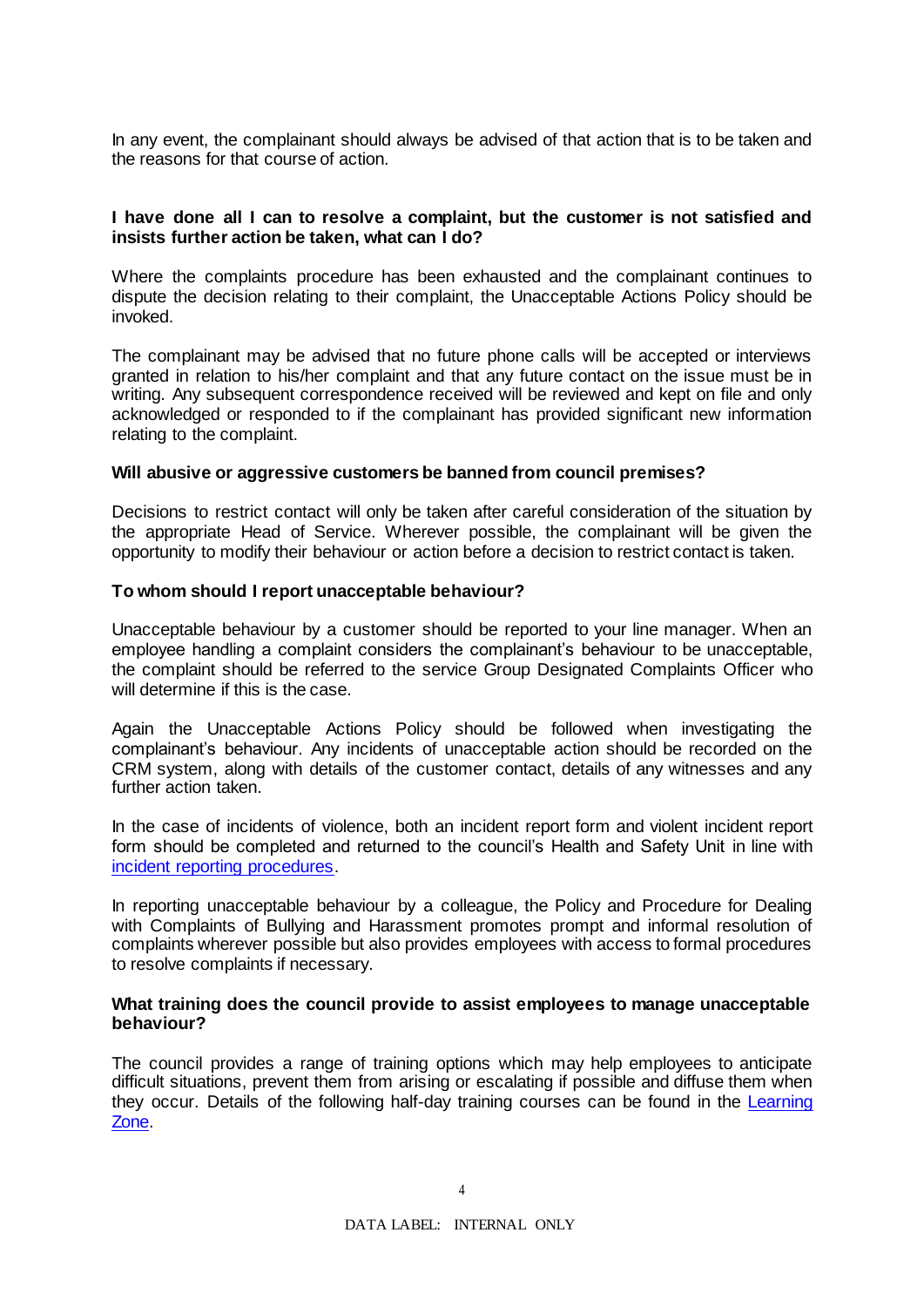- Dealing with sensitive conversations
- Giving and receiving feedback
- Assertiveness
- Managing Positive Relationships at Work
- Personal Safety Awareness

The council's Health and Safety Unit can also provide advice on conducting risk assessments particularly for members of staff who meet with clients out with council offices and/or work alone.

Employees who feel that additional training would assist them in managing difficult situations and unacceptable behaviour should discuss the matter with their line manager.

HR Policy & Advice September 2020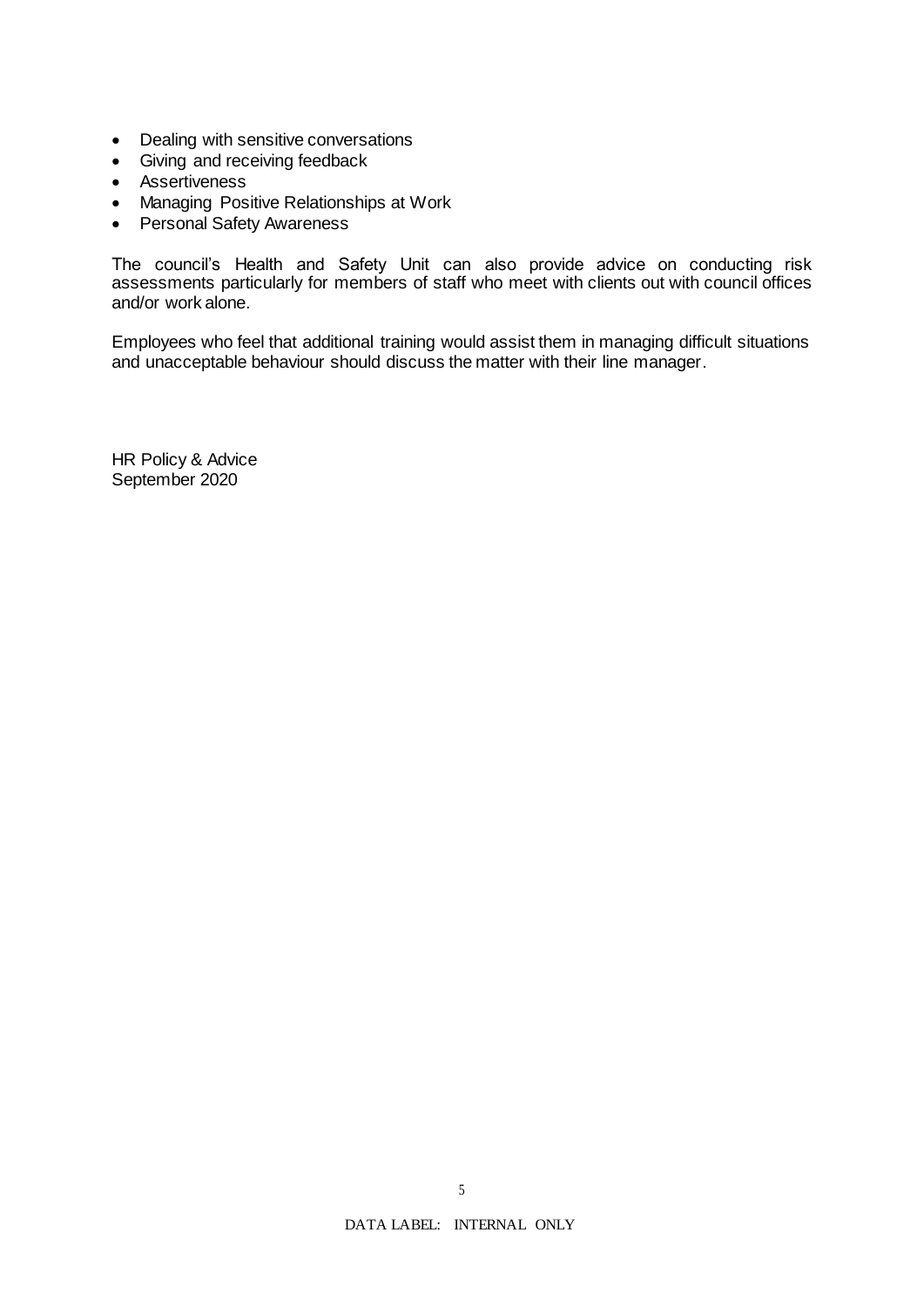# Aggressive or Abusive Customer Behaviour

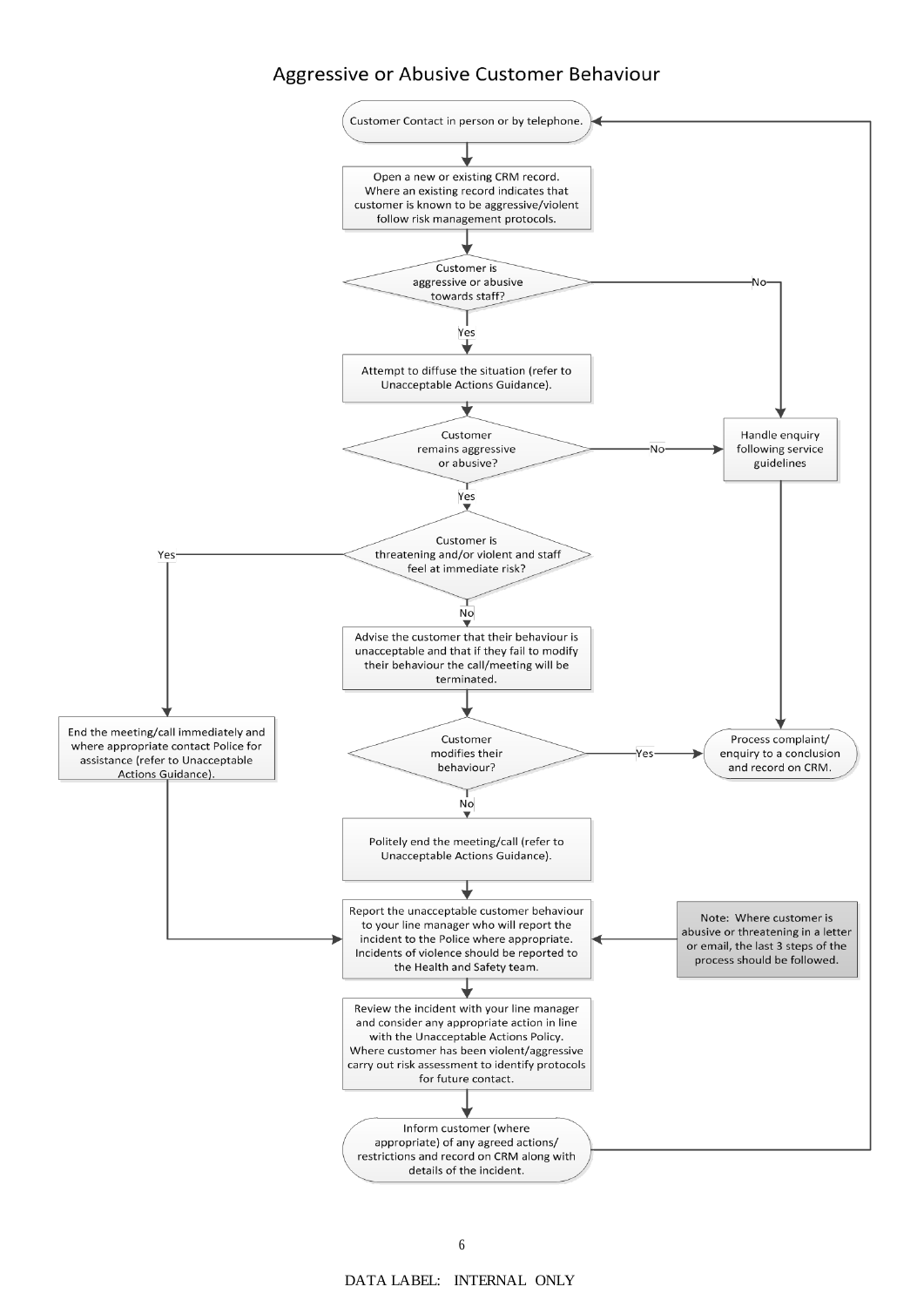# Unreasonable Customer Demands/Persistence